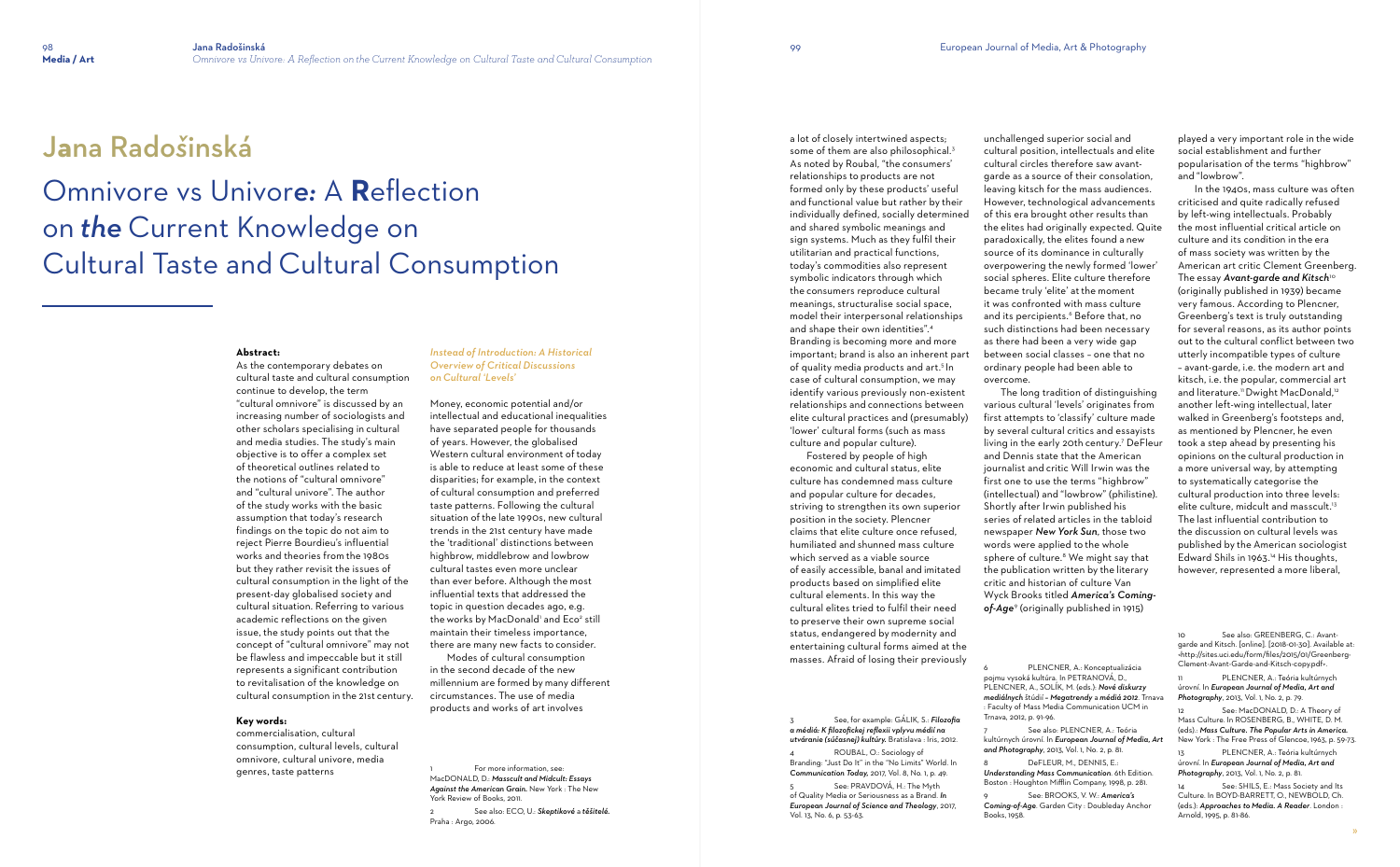somehow opposing approach. Shils did not reject 'lower' cultural forms and claimed it was necessary to respect individual cultural tastes. Moreover, he saw different qualitative levels of culture as a reflection of varying aesthetical, intellectual and moral preferences of their consumers. In Shils's words, there are three cultural levels – superior (refined), mediocre and brutal.<sup>15</sup> The given theories have been criticised and revisited by many interested scholars; the most well-known are critical notions by Umberto Eco.<sup>16</sup> We have to underline that most of the aforementioned attempts to qualitatively define cultural levels are now quite exhausted and out of date, i.e. they do not correspond with the present cultural situation.

 In Alexander Plencner's words, Bourdieu divides the society into three levels – dominant (bourgeoisie), middle-class (petty bourgeoisie) and working-class. Belonging to one of these classes is based on the amount of capital one is able to accumulate. His idea is original due to the fact that holding this capital cannot be understood simply as possessing economic and material resources. There are various forms of capital; the most important of them are economic capital and cultural capital. Bourdieu also defines three different types of taste – legitimate taste, middlebrow taste and popular taste. Popular taste is the most widespread form of taste. It aims to encounter cultural products which immediately affect human emotions and do not cost a lot of money. The popular taste is most commonly expressed by the working-class people who lack higher education.<sup>20</sup> This thesis suggests that individuals with low income and low levels of education cannot belong to higher classes, as they lack both economic and cultural capital. If we further analysed Bourdieu's thoughts, we would have to presume that people lacking economic capital and cultural capital alike are not able to understand more elite forms of culture and they do not even want to. However, the issue is much more complex, especially in the 21st century when globalised media culture as well as the Internet and virtual media such as digital games<sup>21</sup>

 The French left-wing intellectual Pierre Bourdieu later offered an important impulse to revisit the theories of cultural levels in terms of late-modern thinking. His publication named *Distinction: A Social Critique of*  the Judgment of Taste from 1979<sup>17</sup> was a ground-breaking contribution to the debates on social theories, influencing sociology and cultural studies for the rest of the century. Plencner states that Bourdieu's aim was to find out to what extent are cultural refinement and cultural competences (manifested through selection of cultural products) dependent on social status of an individual and the cultural field in which they are situated.<sup>18</sup> According to Pierre Bourdieu, cultural practices (e.g. selection of cultural products, critiques on works of art) are primarily related to one's education and secondarily to her/

15 PLENCNER, A.: Teória kultúrnych úrovní. In *European Journal of Media, Art and Photography*, 2013, Vol. 1, No. 2, p. 82.

*Skeptikové* a *těšitelé.* Praha : Argo, 2006. 17 See: BOURDIEU, P.: *Distinction: A Social Critique of the Judgment of Taste.* Cambridge : Harvard University Press, 1984.

See, for example: RUSŇÁKOVÁ L., BUČKOVÁ, Z.: Culture of Digital Games in the Context of Media Studies. In *SGEM 2017: 4th International Multidisciplinary Scientific Conference on Social Sciences and Arts: Science & Humanities Conference Proceedings. Volume I: Human Geography, Media and Communications, Information and Library Science, Demography and* 

úrovní. In *European Journal of Media, Art and Photography*, 2013, Vol. 1, No. 2, p. 84.

For more information, see: ECO, U.:

PLENCNER, A.: Teória kultúrnych

#### his social background.<sup>19</sup>

 We have to acknowledge that Bourdieu's theory of cultural distinction still maintains most of its initial significance and remains unchallenged in many ways,<sup>23</sup> and for good reasons. However, Friedman's study published in 2012 points out that in recent decades, the dominant paradigm in cultural sociology has shifted considerably; from placing emphasis on culture as a vehicle for class reproduction (as influentially discussed by Bourdieu and other authors in the 1980s) towards the widespread adoption of Richard A. Peterson's thesis of "cultural omnivore" in the early 1990s. This argument is, according to Friedman, based on both theoretical notions and empirical evidence that "contemporary 'elites' no longer use highbrow taste to demonstrate their cultural distinction, but are better characterised as inclusive 'omnivores', happy to consume both high and low culture".<sup>24</sup>

19 BOURDIEU, P.: *Distinction: A Social Critique of the Judgment of Taste.* Cambridge :

Harvard University Press, 1984, p. 13. 20 PLENCNER, A.: Teória kultúrnych úrovní. In European Journal of Media, Art and Photography, 2013, Vol. 1, No. 2, p. 85.

 However, even the given sphere of academic interest has changed its ways of criticising industrially produced culture. For example, Gans originally published his book titled *Popular Culture and High Culture: An Analysis*  and Evaluation of Taste in 1974<sup>25</sup> and his

are changing everything we have ever known about culture and society. New generations of so-called "digital natives" are growing up and they are nothing like the generations before them.<sup>22</sup> Bourdieu was certainly not wrong – however, in the last 40 years the cultural production has changed too much.

 As the article's title suggests, our aim is to offer a complex body of knowledge on the current understanding of the contradictory

#### *Women's Studies.* Sofia : STEF92 Technology, 2017, p. 149-156.

22 See, for example: VRABEC, N.: Digitálni domorodci na Slovensku: Komunikácia a nová identita mládeže v on-line prostredí. In *Communication Today*, 2010, Vol. 1, No. 1, p. 83-92.

- structural change geographic migration, rising levels of living, broader education and presentation of the arts via the media which have made elite aesthetic taste more accessible to wider segments of the population, devaluing the arts as markers of exclusion,
- value change the change from "exclusionist snob" to "inclusionist omnivore" can be seen as a part of the historical trend towards greater tolerance of those holding different values (e.g. values concerning gender, ethnic, religious and racial differences and their acceptance),
- art-world change in the latter half of the 20th century, the old criterion of a single aesthetic standard became stretched beyond the point of credibility. It became increasingly obvious that the quality of art did not inhere in the work itself, but in the evaluations made by the art world,

23 See, for example: VIŠŇOVSKÝ, J.: K sociologicky orientovanému výskumu novinárstva: Pierre Bourdieu a teória novinárstva. In MATÚŠ, J., RYBANSKÝ, R. (eds.): *Interakcia masmediálnej a marketingovej komunikácie: Zborník z medzinárodnej vedeckej konferencie Nové trendy v marketingu 2010.*Trnava : Faculty of Mass Media Communication UCM in Trnava, 2010, p. 325-335.

24 FRIEDMAN, S.: Cultural Omnivores or Culturally Homeless? Exploring the Shifting Cultural Identities of the Upwardly Mobile. In *Poetics*, 2012, Vol. 40, No. 5, p. 468.

concepts of "cultural omnivore" and "cultural univore". We also have an ambition to discuss their contexts, especially their place within the sphere of media culture. We assume that the theory of "cultural omnivore" proposed by Peterson is not an attempt to deny Bourdieu's older notions of cultural distinctions and taste patterns; it is rather a different view of the same issue that does not claim to possess universal relevance. Which is particularly interesting, however, is that even though the notion of "cultural omnivore" is largely based on quantitative research inquiries, it has literally 'revitalised' the whole sphere of sociology of culture.

#### *The Notion of "Cultural Omnivore" in Today's Scholarly Discourse*

The current thoughts and opinions of interested scholars on commercial, industrially produced culture disseminated by mass media and digital media tend favour the term "media culture" over the older and somehow more expressive or rather critically condemned conceptualisations of "mass culture" and/or "popular culture". Preferring the word "media culture" is not surprising as the concept better corresponds with the contemporary cultural situation. The reason why we mention media culture is that this field of scholarly inquiry is closely related to critical notions on mass production of cultural elements, increasing vulgarisation of elite culture, volatile tastes of the media audiences and social reality as such.

*High Culture: An Analysis and Evaluation of Taste.*  New York : Basic Books, 1974. Note: Herbert J. Gans

older opinions are quite different from those presented in the revised edition of the same publication from 2008. Considering the development tendencies of the social and cultural situation in the 21st century, Gans states that there are new aspects of the relationship between popular culture and elite culture to focus on. According to him, people still prefer cultural and media contents that are associated with their social class; on the other hand, this statement cannot fully explain the problem of seeking specific types of culture and entertainment. The categories of age, race and gender of the audience members are increasingly important – however, we may still presume that two different individuals of the same age, race, gender and social class would both subject their 'cultural choices' to their similar class determination and related financial resources.<sup>26</sup> Moreover, it can be observed that many recipients of culture do not limit their entertainment choices and cultural taste patterns just to one sphere (level) of culture. This phenomenon defines the consumers of culture (at least some of them) as "cultural omnivores". The term "cultural omnivore" first appeared in Peterson's research study titled *Understanding Audience* 

25 See: GANS, H. J.: *Popular Culture and*  2008, p. 8-12.

*Segmentation: From Elite and Mass to Omnivore and Univore*. 27 Smith Maguire's recent definition characterises "cultural omnivore" through the following words: "Cultural omnivores are people whose consumption tastes range widely across both elite and popular

26 GANS, H. J.: *Popular Culture and High Culture: An Analysis and Evaluation of Taste (Revised and Updated).* New York : Basic Books,

27 See: PETERSON, R. A.: Understanding Audience Segmentation: From Elite and Mass to Omnivore and Univore. In *Poetics*, 1992, Vol. 21, No. 4, p. 243-258.

genres; they differ from people with 'univorous' tastes, which are narrowly restricted to highbrow, middlebrow or lowbrow activities and preferences." 28 It is necessary to mention that this conceptualisation (supported by empirical data we mention below) results from the rapid development of the cultural production and consumption and its far-reaching consequences.

 What is especially important is that the addressed cultural shift (from 'snobbishness' to 'omnivorousness') is not just a reflection of common changes in fashion, but rather an outcome of significant alterations in social power relationships. Peterson and Kern suggest that these may be divided into five intertwined factors:

28 SMITH MAGUIRE, J.: Cultural Omnivores. In COOK, D. T., RYAN, J. M. (eds.): *The Wiley Blackwell Encyclopedia of Consumption and Consumer Studies.* Chichester : John Wiley and Sons Ltd, 2015, p. 214.

regards "mass culture" and "popular culture" as synonyms and thus does not distinguish between them.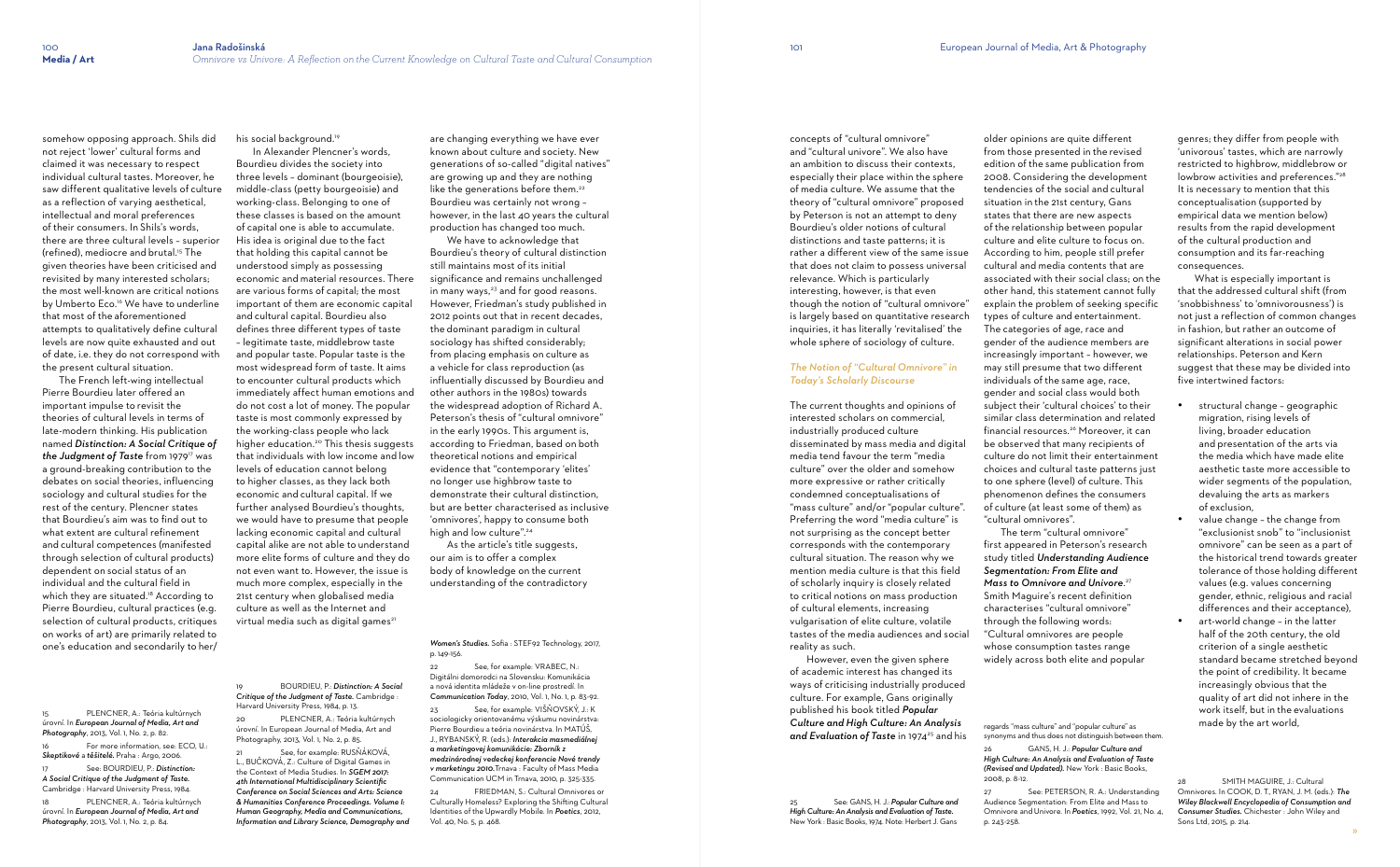- qenerational politics youngsters who like popular music and popular culture in general are no more expected to 'move on' to more serious fare as they mature. Since the late 1960s, youth culture has ceased to be seen as a "stage to go through in growing up"; it is now a viable alternative to established elite culture,
- status-group politics we have turned away from defining popular culture as brutish (as something to be suppressed or avoided) towards acknowledging and incorporating elements of popular culture into the dominant status-group culture. "Omnivorous inclusion" seems to be better adapted to an increasingly global world managed by those who make their way, in part, by showing respect for the cultural expressions of others.<sup>29</sup>

The study of 'cultural omnivores' undeniably builds on the theoretical and empirical work of Bourdieu and other authors focusing on the issue of cultural consumption in the 1980s. Most of initial researches on this topic were conducted in the United States in the early 1990s, trying to explain how and in which ways respondents participate in reception of arts, especially music. Smith Maguire analyses the beginnings of Peterson's work related to 'cultural omnivores' by saying: "Examining survey data on arts participation in the United States, Peterson and his colleagues found that high-status respondents were more likely than others to include highbrow genres (such as opera) in their musical tastes, and also more likely to include non-highbrow genres, such as country music." The prevalence of 'omnivorous' tastes within the highstatus respondents supposedly meant

29 PETERSON, R. A., KERN, R. M.: Changing Highbrow Taste: From Snob to Omnivore. In *American Sociological Review*, 1996, Vol. 61, No. 5, p. 904-906.

that elite taste had been redefined as "an ability to appreciate the aesthetic dimensions of a wide range of cultural forms, and not only those of highbrow culture". According to Smith Maguire, subsequent research studies in North America, Europe and Australia have explored how 'omnivorous' tastes (for example, in music, literature and art) are patterned by various factors. Much of this research methodologically relies on survey data and therefore usually measures 'omnivorousness' in terms of volume (liking a greater number of genres than other individuals) and composition (liking genre forms that cross cultural boundaries).30 We might say the initial body of research on 'cultural omnivorousness' is of quantitative character.

 The related knowledge on "cultural omnivores" (at least some of it) thus suggests that the term tends to refer to well-educated people who respect (and, what is more important, seek) various cultural spheres regardless of their presumed aesthetic value. Craik claims that the term "cultural omnivores" aims to characterise people whose cultural tastes range across different genres and forms – independently of their generally highbrow, middlebrow or lowbrow character. She also notes that should the percentage of 'cultural omnivores' in a society markedly increase then the division between arts and culture and existing modes of supporting and representing art and culture might change significantly.31 Warde, Wright and Gayo-Cal see "cultural omnivores" as a group of (mostly) elite cultural consumers who do not deny their interest in popular culture, adding

30 SMITH MAGUIRE, J.: Cultural Omnivores. In COOK, D. T., RYAN, J. M. (eds.): *The Wiley Blackwell Encyclopedia of Consumption and Consumer Studies.* Chichester : John Wiley and Sons Ltd, 2015, p. 215-216.

CHAN, T. W., GOLDTHORPE, J. H.: Introduction: Social Status and Cultural Consumption. In CHAN, T. W. (ed.): *Social Status and Cultural Consumption.* Cambridge : Cambridge University Press, 2010, p. 7-8.

31 CRAIK, J.: *Re-Visioning Arts and Cultural Policy: Current Impasses and Future Directions.* Canberra : ANU E Press, 2007, p. 27-28. these 'lower' cultural forms to their overall cultural repertoire. A somewhat idealised reason why they do so is that their antisnobbish attitudes are able to overcome the old hierarchical cultural 'borders', that they are more tolerant towards the industrially produced culture (as well as they accept a higher extent of democracy and overall tolerance).32 It is necessary to point out that such cultural consumers do not have to 'like everything'; they are rather open to various cultural choices, to respecting non-uniform aesthetic values.

 'Omnivores' tend to be perceived as well-educated and well-situated, tolerant individuals who are interested in exploring various cultural spheres and cultural styles. It seems they may be driven by the need for experimenting with consumption of multiple kinds of culture. As Chan states, "omnivores" express a new aesthetic paradigm which is much more complex than any aesthetic judgments posed by previous generations of cultural elites. However, the present-day elites might still demonstrate their cultural and social superiority.<sup>33</sup> Nevertheless, it is reasonable to presume that at least some of these cultural consumers have changed the old ways of snobbish thinking to fulfil their desire to encounter new cultural forms and expand their existing knowledge on culture.

> See, for example: PETERSON, R. A., SIMKUS, A.: How Musical Tastes Mark Occupational Status Groups. In LAMONT, M., FOURNIER, M. (eds.): *Cultivating Differences: Symbolic Boundaries and the Making of Inequality*. Chicago : University of Chicago Press, 1992, p. 152-186.

 The given definitions suggest that the term "cultural omnivore" is quite difficult to analyse. According to Chan and Goldthorpe, it has been observed that two different understandings of cultural 'omnivorousness' are possible. It could be taken to refer either

32 See: WARDE, A., WRIGHT, D., GAYO-CAL, M.: Understanding Cultural Omnivorousness: Or, the Myth of the Cultural Omnivore. In *Cultural Sociology*, 2007, Vol. 1, No. 2, p. 143-164.

33 CHAN, T. W.: *Understanding Cultural Omnivores: Social and Political Attitudes*. [online]. [2018-01-28]. Available at: <http://users.ox.ac. uk/~sfos0006/papers/att3.pdf>.

to a general cultural 'voraciousness', in the sense of a large appetite for all forms of cultural consumption or, more specifically, to a tendency towards 'taste eclecticism' which finds its expression in patterns of cultural consumption that cut across established categories of 'high' and 'low'. In fact, 'omnivorousness' does not – or not necessarily – imply a tendency to like everything in a quite undiscriminating way.34 Peterson and Kern claim that 'omnivorousness' simply signifies "openness to appreciating everything". However, particular 'omnivorous' tastes and consumption patterns may or may not develop; 'omnivorousness' is thus to be contrasted with snobbish consumption patterns based on rigidness and exclusion.35 Moreover, the thesis of "cultural omnivore" is also associated with an opposite term – "cultural univore". As suggested by Longhurst, those at the bottom of social hierarchy are better able to choose their favourite type of music, which implies that in Peterson's view they can be characterised as 'univores' (thus neither mass-like nor 'omnivorous').36 "Cultural univore" is therefore a rather degrading term that mostly refers to working-class consumers who possess quite narrow and maybe even one-dimensional taste patterns (for example, they may only like one music genre, one kind of movies or one type of television production).

 Although high-status individuals are more likely to be 'omnivores', 'omnivorousness' is not limited to elite groups. Nevertheless, as Smith Maguire notes, elite groups have been

35 PETERSON, R. A., KERN, R. M.: Changing Highbrow Taste: From Snob to Omnivore. In *American Sociological Review*, 1996, Vol. 61, No. 5, p. 904.

36 LONGHURST, B.: *Cultural Change and Ordinary Life.* Maidenhead : Open University Press, 2007, p. 95.

of especial interest to researchers focusing on the patterns of cultural consumption: "Historically, popular or low cultural forms were shunned by elite groups; today, however, research finds that individuals with exclusively highbrow tastes (snobs) are a rarity." The figure of the 'omnivore' is very different from the elitist snob; the research on 'cultural omnivores' thus tries to explain how patterns of elite taste have changed in the contemporary consumer cultures, and offers insights into the relationship between class, taste and cultural capital.37 In this way the given knowledge clearly continues in Bourdieu's work on cultural consumption and taste patterns. Exploring 'omnivorousness' is also related to the ways people perceive media genres, especially genres of music.38 According to Webster, it is worth noting that the studies on 'cultural omnivorousness' typically ask people how much they like standard music genres: "In doing so, they often assume that people (1) will recognise each genre, (2) have clear, unequivocal judgments about each genre, and (3) actually listen to what they say they like." The existence of 'cultural omnivores' is "consistent with the speculation that media users, rather than being devotees of a single genre", like having a variety of music genres at their disposal. Moreover, "dislikes are more powerfully aligned with genres than are likes". It means that many people will consume across genres, but they are likely to name entire categories

of music they avoid at all costs, i.e. they

37 SMITH MAGUIRE, J.: Cultural Omnivores. In COOK, D. T., RYAN, J. M. (eds.): *The Wiley Blackwell Encyclopedia of Consumption and Consumer Studies*. Chichester : John Wiley and Sons Ltd, 2015, p. 214.

have aversions to specific genres. 39 It is therefore reasonable to expand the existing body of research on 'cultural omnivores' to find out more about which kinds of media production these 'omnivores' typically reject, despite of their widely proclaimed tolerance towards a wide spectrum of cultural production, and why. Moreover, asking respondents about specific media products instead of genres might lead to more complex results. Many media products, especially the mainstream ones, tend to apply various extents of genre hybridisation, combining multiple genre forms so neatly that the media audiences are not even aware that they are encountering a media product based on a hybrid genre scheme. Although the general knowledge on which genres are liked and not liked by large groups of 'omnivores' is useful, an inquiry into the cultural tastes of 'omnivores' is definitely enriched by analyses of respondents' relationship to specific media products which correspond with the examined genre categories. Moreover, these results are not so dependent on empirical generalisations that typically follow quantitative research surveys and try to explain data obtained through questionnaires.

 In fact, much has been gained from the studies of 'omnivorousness' that employ interpretative methods (typically, interviews or textual analysis). Smith Maguire remarks that this kind of interpretive research offers more insight into "the fluidity of boundaries around legitimate culture" and "the normative value (and potential prestige) of displaying diverse tastes". In terms of cultural consumption, dislikes – not just likes – may tell us more about constructing class identities via 'omnivorous' tastes. That is why "a more nuanced description" of

39 WEBSTER, J. G.: *The Marketplace of Attention: How Audiences Take Shape in a Digital Age.* 2nd Reprint. Boston : MIT Press, 2016, p. 31.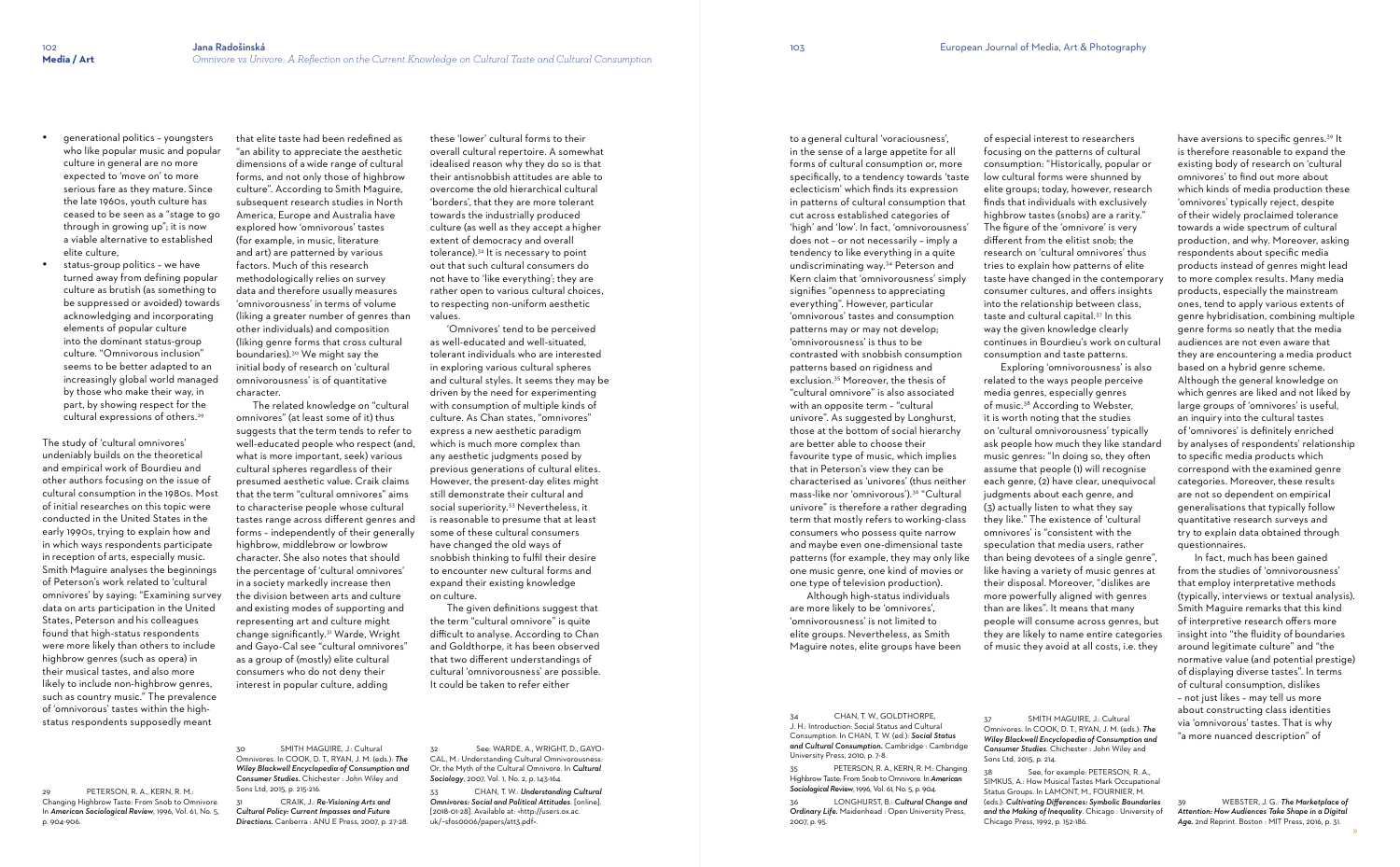'omnivorousness' continues to develop. According to the author, it is important to acknowledge that "a simplistic dichotomy of high-status 'omnivores' versus low-status 'univores' has been replaced by a better understanding of how and in what ways omnivorous tastes are exhibited across different groups".40 Getting to know the reasons why people dislike a media genre or a specific media product might give us new impulses to reflect on aesthetic intolerance which tends to be, as Bourdieu claims, unbelievably aggressive.41 Finding out what people dislike – regardless of whether they are 'omnivores' or 'univores' – is therefore highly relevant as well.

#### *Critique of the Concepts of "Cultural Omnivore" and "Cultural Univore"*

For more information, see: BENNETT, T., EMMISON, J. M., FROW, J. A.: *ACCOUNTING FOR TASTES: AUSTRALIAN EVERYDAY CULTURES*. MELBOURNE : CAMBRIDGE UNIVERSITY PRESS, 1999.

cultures were identified – inclusive and restrictive. Primarily drawn from highstatus groups, inclusive taste cultures referred to Peterson's theory of 'cultural omnivores' and were characterised by tertiary education, urbanity, youth and female gender (most of these people were managers, professionals and, to a lesser extent, paraprofessionals and employers). On the other hand, restrictive cultural tastes were the direct opposite – individuals in this grouping tended to favour a narrow selection of consumption practices, they had lower levels of education and a rural or regional location. However, the study also detected another very important notion – what people knew about was very different from what they truly liked. For example, many people, especially professionals such as doctors and lawyers, were able to identify the artists associated with different songs over a range of genres and still their true tastes were not 'omnivorous'. They may have known a lot about everything, but their tastes remained somewhat upscale and discriminating. Managers, paraprofessionals and smallbusiness owners were much closer to the ideal concept of 'cultural omnivore' who knows, likes and consumes a large variety of highbrow, middlebrow and lowbrow media products.<sup>43</sup>

Even though we have mentioned that most researches on 'cultural omnivores' do not attempt to reject Bourdieu's earlier work associated with cultural consumption and cultural taste, there are some whose results obviously contradict several of Bourdieu's findings from the 1980s. For example, the research study *Australia Everyday Culture Project* does not confirm Bourdieu's notes on the close relationship between economic position and taste practices – according to the study's authors, cultural practices are implicated in the processes of social division and social exclusion but operate independently of class.42 Van Krieken

41 BOURDIEU, P.: *Distinction: A Social Critique of the Judgment of Taste.* Cambridge : Harvard University Press, 1984, p. 56.

et al. comment the research's results by saying that two important taste

> Furthermore, the binary divisions between 'omnivores' and 'univores' are often very straightforward and onedimensional. Ollivier claims that such binary oppositions stand alongside with other shallow divisive binaries in the cultural life of today (mobility and inability to travel, cultural 'openness' and closed cultural framework, heterogeneity and homogeneity).<sup>50</sup>

 Once again, we have to underline that cultural 'omnivorousness' seems to be a truly appealing concept but, in fact, it is based on empirical generalisations; so far these generalisations have not been able to explain the true reasons behind the given cultural shifts.<sup>44</sup> Quite understandably, 'omnivorous' tastes are more common in urban and

See: LIZARDO, O., SKILES, S.: Reconceptualizing and Theorizing "Omnivorousness": Genetic and Relational Mechanisms. In *Sociological Theory*, 2013, Vol. 30, No. 4, p. 263-282.

43 VAN KRIEKEN, R. et al.: *Sociology.* 5th Edition. Frenchs Forest : Pearson, 2014, p. 181-182. 44 See also: RADOŠINSKÁ, J.: *MEDIÁLNA ZÁBAVA V 21. STOROČÍ: SOCIÁLNO-KULTÚRNE ASPEKTY* A TRENDY. TRNAVA : FACULTY OF MASS MEDIA COMMUNICATION UCM IN TRNAVA, 2016, P. 62.

WRIGHT, D.: Cultural Consumption and Cultural Omnivorousness. In INGLIS, D., ALMILA, A.-M. (eds.): *The SAGE Handbook of Cultural Sociology.* London : SAGE Publications, 2016, p. 570.

younger consumers. However, survey research, Smith Maguire remarks, is "poorly equipped to capture the manner in which people practice their preferences", which is central to Bourdieu's conceptualisation of taste.45 Methodological limitations of such kinds of empirical inquiry are also mentioned by Peterson himself. He also criticises the tendency for publicly funded quantitative researches surveying cultural activities – they may be explicitly related to justifying public funding of the arts that are popular, and without acknowledging different ways this popularity manifests itself in the everyday lives of the individual respondents.46 In other words, distinguishing between what people know about and what people truly like is very, very difficult – as well as getting to know what one consumes and, more importantly, how one consumes. The publicly funded (or even commercial) researches do not even try to find out more about the individual and social modes of cultural consumption; typically, their primary purpose is to assess the commercial potential of specific cultural products.

> See, for example: ČÁBYOVÁ, Ľ.: *Marketing a marketingová komunikácia v médiách.* Łódź : Księży Młyn Dom Wydawniczy Michał Koliński, 2012.

See, for example: WOJCIECHOWSKI, L. P.: *Ambient Marketing: + Case Studies in V4.* Kraków : Towarzystwo Słowaków w Polsce, 2016.

 However, even though it may seem that the thesis of "cultural omnivore" is so complex and Bourdieu's thoughts related to social status of individuals as well as societal groups, i.e. the notions of economic and cultural capital are no longer up-to-date, there are scholars who see the issue from a different perspective, referring back to Bourdieu's work in new contexts and considerations. In Slovakia, for example, Bourdieu's theories were reflected on by Višňovský, in relation to contemporary journalistic

45 SMITH MAGUIRE, J.: Cultural Omnivores. In COOK, D. T., RYAN, J. M. (eds.): *The Wiley Blackwell Encyclopedia of Consumption and Consumer Studies*. Chichester : John Wiley and Sons Ltd, 2015, p. 215-216.

See also: RADOŠINSKÁ, J.: New Trends in Production and Distribution of Episodic Television Drama: Brand Marvel-Netflix in the Post-television Era. In *Communication Today,* 2017, Vol. 8, No. 1, p. 4-29.

46 See: PETERSON, R. A.: Problems in Comparative Research: The Example of Omnivorousness. In *Poetics*, 2005, Vol. 33, No. 5-6, p. 257-282.

CHAN, T. W., GOLDTHORPE, J. H.: Introduction: Social Status and Cultural Consumption. In CHAN, T. W. (ed.): *Social Status and Cultural Consumption.* Cambridge : Cambridge University Press, 2010, p. 7.

production.47 Moreover, Lizardo and Skiles say it is reasonable to be sceptical about the novelty of 'the omnivore'. According to the authors, culture has played its significant role in the reproduction of class privileges in Western societies for a long time.<sup>48</sup> Wright's opinion on the matter is similar – cultural consumption patterns are "likely to have been developed over a significant time period and unlikely to be transformed substantively in the few generations between Bourdieu's *Distinction* and the 'discovery' of the 'omnivore' in North America and beyond". The conceptualisation of "cultural omnivore" may refer to "an end of simplistic notions of snobbishness that preclude any possibility of elite people liking any popular culture". After all, even Bourdieu mentioned younger well-educated societal groups, especially those close to the cultural or symbolic industries, and their attempts to "assert their presence in the cultural field by consecrating popular items as part of inter-generational struggles".<sup>49</sup>

47 VIŠŇOVSKÝ, J.: *Aktuálne otázky teórie a praxe* žurnalistiky *v* ére *internetu.* Trnava : Faculty of Mass Media Communication UCM in Trnava, 2015, p. 91.

50 For more information, see: OLLIVER, M.: Models of Openness to Cultural Diversity: Humanist, Populist, Practical and Indifferent Omnivores. In *Poetics*, 2008, Vol. 36, No. 2-3, p. 120-147.

This is quite paradoxical since, as remarked by Rothenberg, Peterson argues that the old association of the masses with commercial culture and the elites with high (elite) culture no longer holds. Peterson's arguments seem to be quite convincing as audiences for popular and high art forms indeed overlap, at least to some extent. Today, all forms of culture are much more heterogeneous than they were in, for example, the 1950s. However, there are "still significant differences between forms of culture that rely exclusively on a mass market and commercial distribution and those that do not". Cultural forms that are relatively independent from the mass markets do not generate much profit and thus they are freer to experiment and innovate.51 In other words, the problem of cultural consumption is related to commercialisation and market environment as well:<sup>52</sup> it always has been. As the media audiences of today are oversaturated with advertisement campaigns, it is necessary to look for new ways of presenting products.<sup>53</sup> Once any innovative (often highbrow) creative concepts are widely popularised and accepted by the global media audiences, large production concerns and conglomerates tend to exploit them to 'refresh' their overused production strategies and the exhausted thematic or visual aspects they use at the moment. Most creative ideas innovative in form and content therefore become standardised, homogenous, adapted to the frameworks of mass production, i.e.

subject to economic imperatives. And

51 ROTHENBERG, J.: *Sociology Looks at the Arts*. New York, Abingdon : Routledge, 2014, p.

34.

so they became middlebrow or lowbrow just because they have been widely popularised, commercially successful and accepted by the mainstream. Just because many people like them.

 On the other hand, it would be quite unreasonable to think that the best educated and culturally superior audience members do not seek mainstream media products for purposes of entertainment and emotional pleasure. The outlined factors of cultural change related to the blurred boundaries between once irreconcilable and sharply defined 'cultural levels' are also associated with general technological development and global presence of digital media. 54 In present-day societies, members of higher social strata, apart perhaps from a very small minority, do not shun popular or lowbrow culture, but they regularly participate in it, and they do so yet more actively than members of lower strata. 55 Although expressing more tolerant or even openly positive attitudes towards non-elite forms of the cultural production, the contemporary dominant social classes which consider themselves 'elite' are far from 'perfect'. Some of them still preserve and foster the idea of their own symbolic excellence, emphasised by their parents and grandparents. Maybe, Plencner thoughts, one of the reasons why (some) intellectuals and critics still refuse to accept popular forms of culture is the fact that experiencing these cultural patterns does not require employment of the type of cultural capital which they have accumulated, so laboriously and for a long time, within educational

<sup>40</sup> SMITH MAGUIRE, J.: Cultural Omnivores. In COOK, D. T., RYAN, J. M. (eds.): *The Wiley Blackwell Encyclopedia of Consumption and Consumer Studies*. Chichester : John Wiley and Sons Ltd, 2015, p. 215.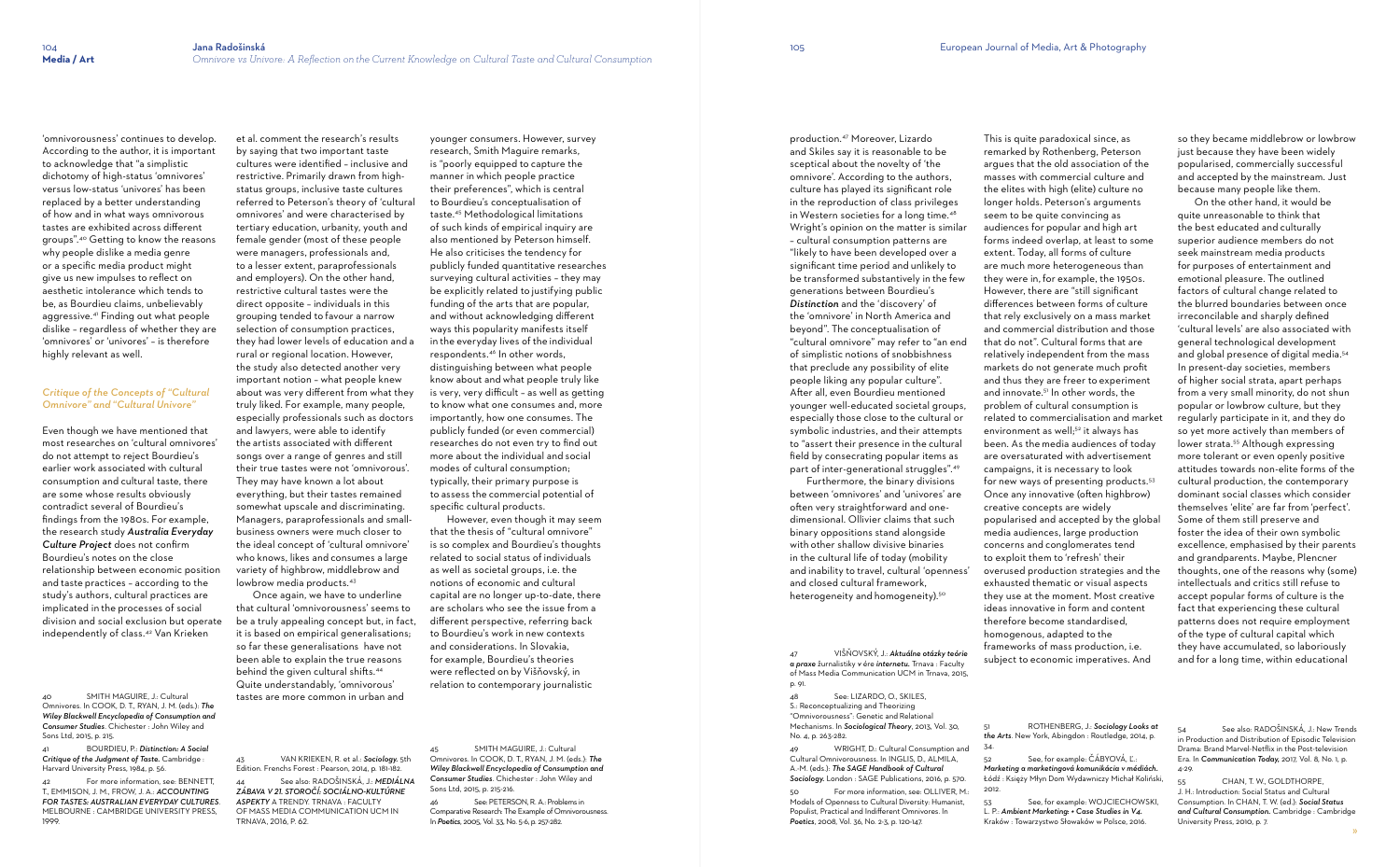**Media / Art** *Omnivore vs Univore: A Reflection on the Current Knowledge on Cultural Taste and Cultural Consumption*

system.<sup>56</sup> That is why a significant amount of inequalities remains in the consumption of high or more 'distinguished' cultural forms.

 According to Chan and Goldthorpe, such consumption is, in fact, largely confined to higher social strata, while in lower strata consumption does not tend to extend beyond more popular forms. Moreover, the cultural consumption of individuals in more advantaged social positions differs from that of individuals in less advantaged positions, being both greater andwider in its range. It comprises not only more highbrow culture but more middlebrow and lowbrow culture as well.<sup>57</sup> Despite of being seen as democratic, tolerant and open to all kinds of the cultural production, 'cultural omnivores' might still express their cultural and social superiority – even unwittingly. For instance, as Coulangeon states, purposeful employment of considerable cultural resources during consumption of 'lower' cultural forms actually leads to empowerment of elite's cultural dominance: "Clearly there is no surer way for upper-status class members to affirm their symbolic domination than borrowing forms of expression from outside the perimeter of highbrow art…" Instead of manifesting true 'omnivorousness', the elites rather demonstrate their ability to "culturally empower" the popular culture in order to further distinguish themselves from societal members with lower class status.58 The ways the elites encounter

CHAN, T. W., GOLDTHORPE, J. H.: Introduction: Social Status and Cultural Consumption. In CHAN, T. W. (ed.): *Social Status and Cultural Consumption.* Cambridge : Cambridge University Press, 2010, p. 7-8.

56 Plencner, A.: Teória odlišnosti Pierra Bourdieuho. In PETRANOVÁ, D., MAGÁL, S. (eds.): *Marketingová komunikácia a Media Relations: Nové trendy v marketingu 2011.* Trnava : Faculty of Mass Media Communication UCM in Trnava, 2011, p. 144.

> SMITH MAGUIRE, J.: Cultural Omnivores. In COOK, D. T., RYAN, J. M. (eds.): *The Wiley Blackwell Encyclopedia of Consumption and Consumer Studies.* Chichester : John Wiley and Sons Ltd, 2015, p. 216.

 Of course, the current 'omnivore' debate involves other important aspects; some of them are mentioned by Hazir and Warde. First of all, despite the increased amount of contributions to the discussion, interested scholars do not seem to be any closer to establishing a universal framework of measuring or even defining 'cultural omnivorousness'. Secondly, quantitative studies persistently identify groups of 'omnivores' in Europe and North America who have higher socioeconomic status and who are also more active in their cultural participation; data exploring the concept in terms of mature and commercially interesting Asian cultural markets such as China or India is notably absent. Thirdly, even though there are various qualitative studies aimed at identifying different types of 'omnivores', theoretical explanations of the origins and reproduction patterns of 'omnivorous' cultural orientations are rudimentary. That is why we have to take into account institutional contexts and national policies; comparative and historical analyses of the phenomenon are needed.<sup>61</sup>

58 COULANGEON, P.: Social Stratification of Musical Tastes: Questioning the Cultural Legitimacy Model. In *Revue Française De Sociologie: An Annual English Selection,* 2005, Vol. 46, No. 5

popular cultural forms may be ironic or otherwise condescending.59 For example, some well-situated and educated percipients of 'lower' cultural forms might only express their interest in them to publish analyses or critiques, to socially humiliate those who like these products, mocking them along theway.

 Reflecting the contradictory scholarly opinions on 'cultural omnivorousness', the previous parts of the study suggest, in accordance with thoughts of Chan and Goldthorpe, that despite the considerable amount of related publications and research studies the mechanisms involved in constructing, legitimating and circulating new definitions and repertoires of 'good taste' are not explored enough. The same is true in case of the new, socially esteemed mentalities about taste and consumption. 'Cultural omnivorousness' has been linked to the plurality of lifestyles, to the democratisation of culture, to a greater openness and acceptance of diversity: "Nevertheless, culture and taste remain potent sites and tools of social stratification." Knowledge of and participation in highbrow culture are no longer exclusive markers of distinction. 'Cultural omnivorousness' therefore offers a means of demonstrating distinction (without appearing to be antidemocratic), of being elite but not (appearing to be) elitist.<sup>60</sup> In this way it might not be so much different from other public expressions of 'political correctness' or the condescending latemodern theses of 'social and cultural inclusion'.

#### (Supplement), p. 126-127.

59 CHAN, T. W., GOLDTHORPE, J. H.: Introduction: Social Status and Cultural Consumption. In CHAN, T. W. (ed.): *Social Status and Cultural Consumption.* Cambridge : Cambridge University Press, 2010, p. 8.

> Santoro, M.: Cultural Omnivores. In SOUTHERTON, D. (ed.): *Encyclopedia of Consumer Culture*. 1st Volume. Thousand Oaks : Routledge, 2011, p. 391-392.

SMITH MAGUIRE, J.: Cultural Omnivores. In COOK, D. T., RYAN, J. M. (eds.): *The Wiley Blackwell Encyclopedia of Consumption and Consumer Studies*. Chichester : John Wiley and

#### *Conclusion*

Considering the body of knowledge discussed above, we have to acknowledge that some of Bourdieu's notions on cultural consumption may have lost their initial significance and universal relevance. However, as Santoro remarks, there are several reasons why, and not just because cultural consumption is nowadays becoming much more individualised and therefore detached from the processes of social stratification: "A new kind of relationship between social

61 HAZIR, I. K., Warde, A.: The Cultural Omnivore Thesis: Methodological Aspects of the Debate. In HANQUINET, L., SAVAGE, M. (eds.): *Routledge International Handbook of the Sociology of Art and Culture.* Abingdon, UK, New York : Routledge, 2016, p. 86.

» 65 SOLÍK, M., KLEMENTIS, M.: Mimicry of Cultural Production for the Majority: Development Tendencies of Mainstream Culture. In *European Journal of Science and Theology*, 2015, Vol. 11, No. 6, p. 103-104.

structure and cultural consumption is emerging." Bourdieu's influential thoughts on cultural taste drew attention to the theoretical dimensions and analytical potential of the topic. A few years later, Peterson "contributed a great deal to the revitalization of the field" – by offering a certain alternative to Bourdieu's theory of the social determinants of cultural taste and by showing that much work could still be done within this area. Actually, many of Peterson's proposals were just initial insights, "puzzling enough to inspire fresh research", interesting enough to solicit refinement, especially from an interpretative perspective. Nevertheless, they help us better distinguish among different types of cultural openness.<sup>62</sup> Furthermore, the thesis of "cultural omnivore" allows us to look at some of the most recent and essential problems related to media culture from a new perspective. One of these issues is the ability of 'elite' audiences to draw experiences from the contacts with cultural artefacts of varying aesthetic quality – even though these products may be purely

entertaining.

 One may even say that in the contemporary cultural situation saturated by entertainment, seeking differences and distinctions (or even boundaries) separating elite culture and industrially produced, mediadisseminated culture is losing its original meaning and purpose. Despite claiming otherwise, the 'omnivore – univore' dualism still primarily reacts to the cultural practices preferred by people with high social status – by financially secured and well-educated individuals. On the other hand, research on 'cultural univores' is quite modest and often considers one-dimensional cultural choices of hard-working,

necessary critical distance and 'looking at the big picture'. In other words, further attention to the sociohistorical factors underlying the rise (and future decline) of 'omnivorousness' as a possibly dominant mode of 'good taste' in Western consumer cultures is still required, as Smith Maguire insists. These sociocultural factors include the expansion of higher education, the commercialisation of highbrow cultural forms and the aesthetic determination of everyday life (elite culture is now more accessible). However, the theses of deepening globalisation, liberalism and identity politics are important as well; the accessibility and legitimacy of diverse cultural forms and practices are increasing, too. In this context, cultural tolerance, which regards any genre as potentially worthy of aesthetic assessment, is becoming an especially valuable form of cultural capital.<sup>63</sup> In the 21st century, the idea of hierarchies is called into question, as in turn are Bourdieusian claims that cultural taste and consumption closely reflect 'class conditions', via exigent forms of habitus". The ideas of cultural consumption might now essentially reflect nothing more than "the highly personalised choices and self-identity projects that individuals pursue".64 In a way, these personalised choices related to lifestyle may be – at least to a certain extent – free of constraints posed by social structures and inequalities. Media culture of today is a lot of things – above all, it

Sons Ltd, 2015, p. 216.

64 CHAN, T. W., GOLDTHORPE, J. H.: Introduction: Social Status and Cultural Consumption. In CHAN, T. W. (ed.): *Social Status and Cultural Consumption.* Cambridge : Cambridge University Press, 2010, p. 9-10.

is entertaining: "Products of popular culture must reflect everyday lives of their users – if the users do not 'find themselves' in popular cultural products, these products will not be able to gain the status of popularity. The power of popular culture lies in the numbers of its users who are given a chance to independently construct their own social identities. Popular culture is also a source of inspiration, an impulse leading to certain transformations of one's own social situation." 65 Not only it is just much more easy and pleasant to be open to various types of cultural artefacts, trashy or sophisticated, but people without cultural prejudices are also able to thoroughly enjoy cultural products, which is, from their perspective, the most important thing to do.

 As of people who would probably considered as 'cultural univores', definitely not all of them are old, uneducated or ignorant; some of them may even be too young, less experienced or affected by lack of available cultural stimuli. These factors would certainly define them as 'univores' in any quantitative research of this kind. However, it does not mean they would not be open, i.e. curious to explore new cultural spheres or media genres if they were able to. After all, openness to cultural experience is not the same thing as willingness to express one's now-existing cultural preference – cultural preferences are not fixed and might change throughout one's whole life.

 The critiques of today's mass, popular and media culture therefore have to acknowledge that popular and commercial cultural forms are now perceived and accepted with increasingly widespread openness – even by the cultural and social elites.